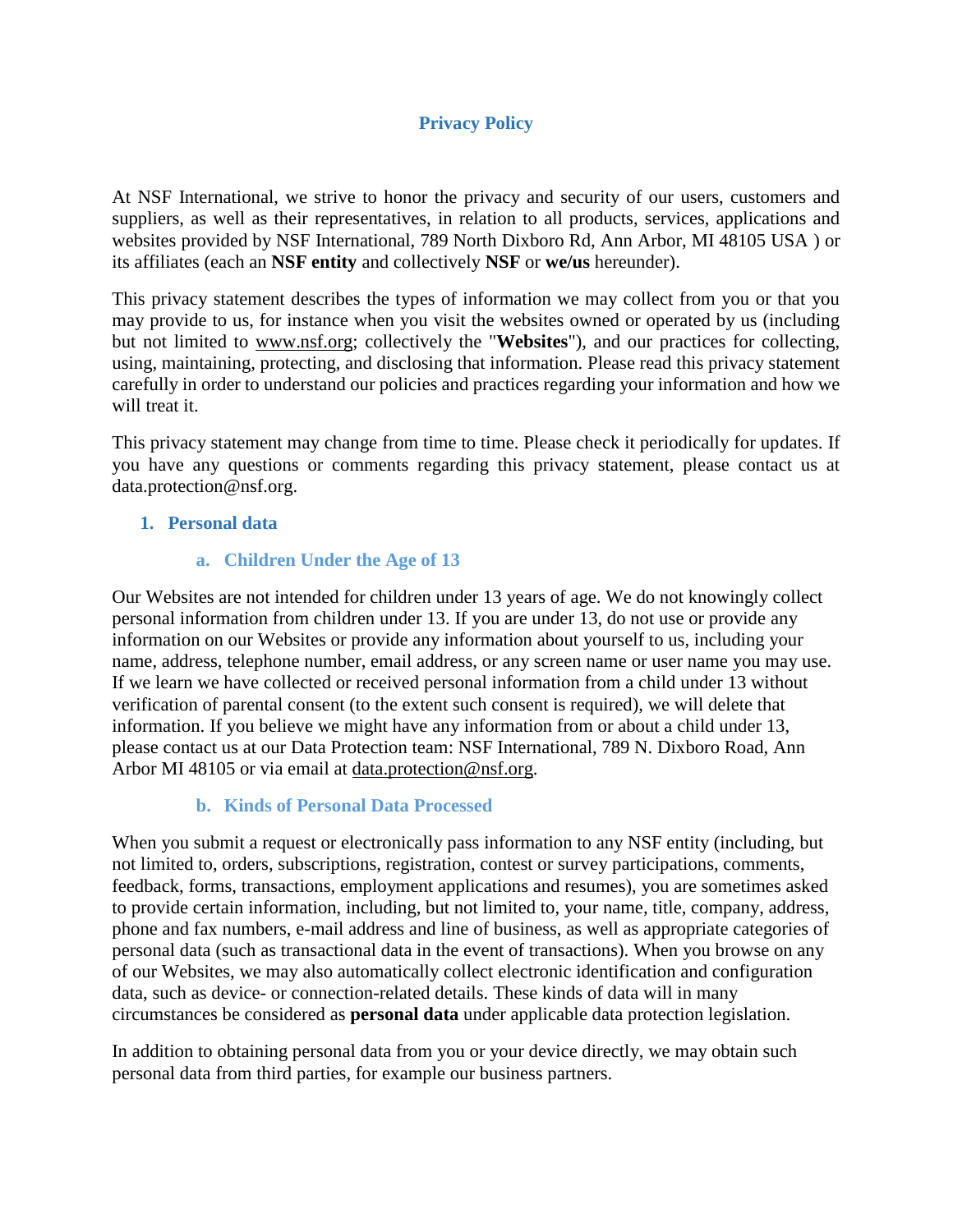For more information on the automated collection of information through cookies and similar files/tags, please see our section below on [Cookies.](#page-4-0)

### **c. Purposes of Processing**

We use information that we collect about you or that you provide to us, including any personal data:

- *Based on our legitimate interest in promoting our services:*
	- o To present our services, our Websites and their contents to you.
	- o To notify you about changes to our Websites or any products or services we offer or provide though it.
- *Based on a (potential) contract with you or our legitimate interest in concluding or performing a contract with your employer:*
	- o To provide you with information, products, or services that you request from us.
	- o To fulfill any other purpose for which you provide it.
	- o To carry out our obligations and enforce our rights arising from any contracts entered into between you and us, including for billing and collection.
- *For any other purpose with your consent.*

The information we collect automatically is statistical data and does not/may include personal data , but we may maintain it or associate it with personal data we collect in other ways or receive from third parties. It helps us to improve our Websites and to deliver a better and more personalized service, including by enabling us to:

- Recognize you when you return to our Websites.
- Speed up your searches.
- Estimate our audience size and usage patterns.
- Store information about your preferences (mailing lists you've signed up for, services your company is interested in), which allows us to customize our Websites according to your individual interests.
- We may also use your information to contact you about our own services that may be of interest to you. If you do not want us to use your information in this way, see [Your Rights](#page-2-0)  [as a Data Subject.](#page-2-0)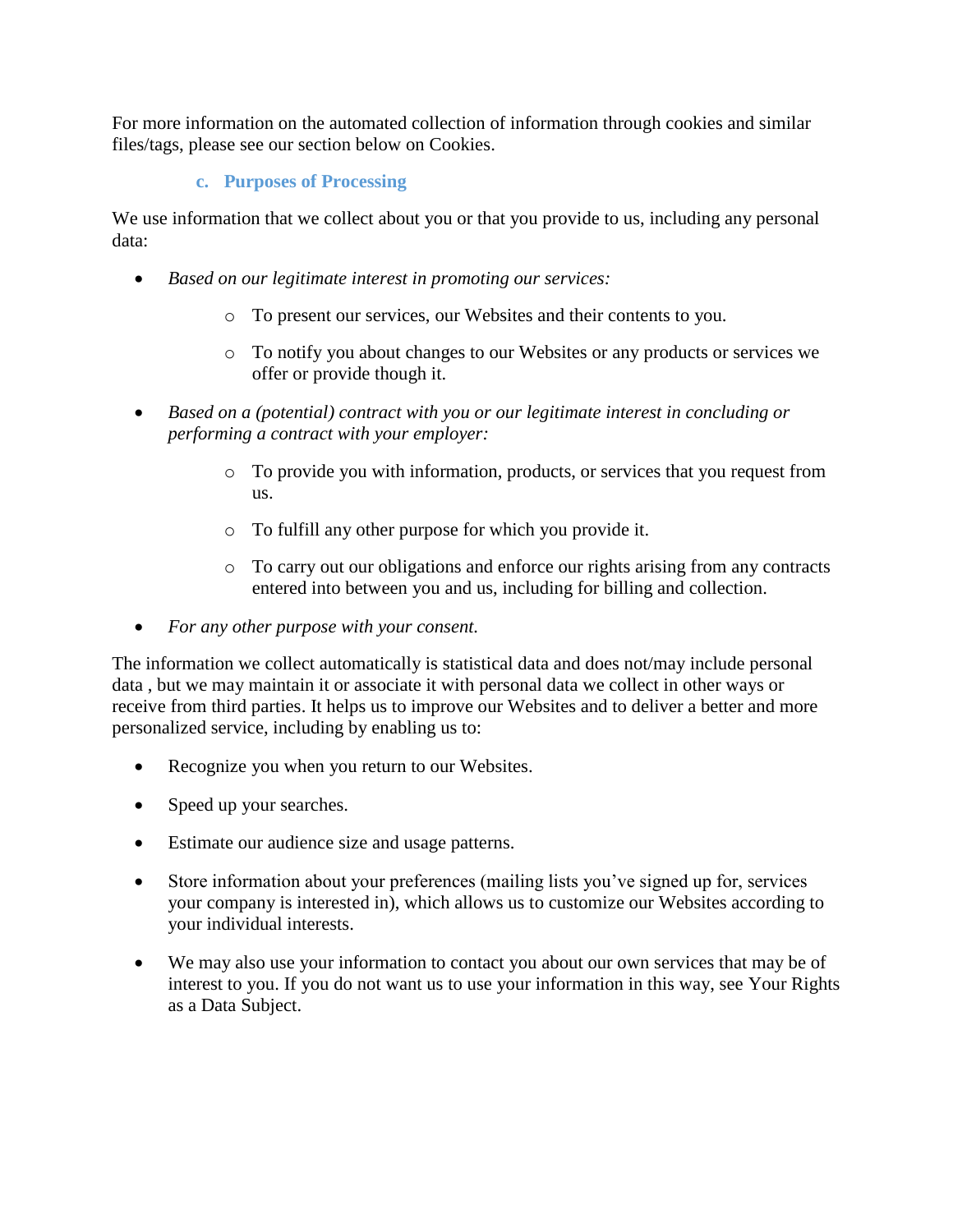### **d. Disclosure of Your Personal Data**

We may disclose aggregated information about our users and information that does not identify any individual, without restriction. We may disclose personal data that we collect or you provide as described in this privacy statement:

- To our subsidiaries and affiliates for the purpose of delivering the service for which you provided it.
- To contractors, service providers, and other third parties we use to support our business and who are bound by contractual obligations to keep personal information confidential and use it only for the purposes for which we disclose it to them.
- To a buyer or other successor in the event of a merger, divestiture, restructuring, reorganization, dissolution, or other sale or transfer of some or all of NSF's assets, whether as a going concern or as part of bankruptcy, liquidation, or similar proceeding, in which personal information held by NSF about our Website users is among the assets transferred.
- To fulfill the purpose for which you provide it.
- For any other purpose disclosed by us when you provide the information.
- With your consent.

We may also disclose your personal data:

- To comply with any court order, law, or legal process, including to respond to any government or regulatory request.
- To enforce or apply our terms of use or terms of and other agreements, including for billing and collection purposes.
- If we believe disclosure is necessary or appropriate to protect the rights, property, or safety of NSF, our customers, or others.

# **e. International Data Transfers**

In the event of transfer of personal data from (initially from a country within the European Economic Area to another country outside of the European Economic Area, NSF systematically ensures the application of an adequate level of protection of such personal data by approved means (e.g. selecting "Privacy Shield"-certified processors or putting in place standard contractual clauses on the processing of personal data, in accordance with the EU Commission model clauses). You can request more information about such measures (including copies where relevant) by getting in touch with NSF through the contact details below.

# **f. Your Rights as a Data Subject**

<span id="page-2-0"></span>Subject to applicable law, you may have some or all of the following rights in respect of your personal data. You can exercise these rights by submitting your request [by getting in touch with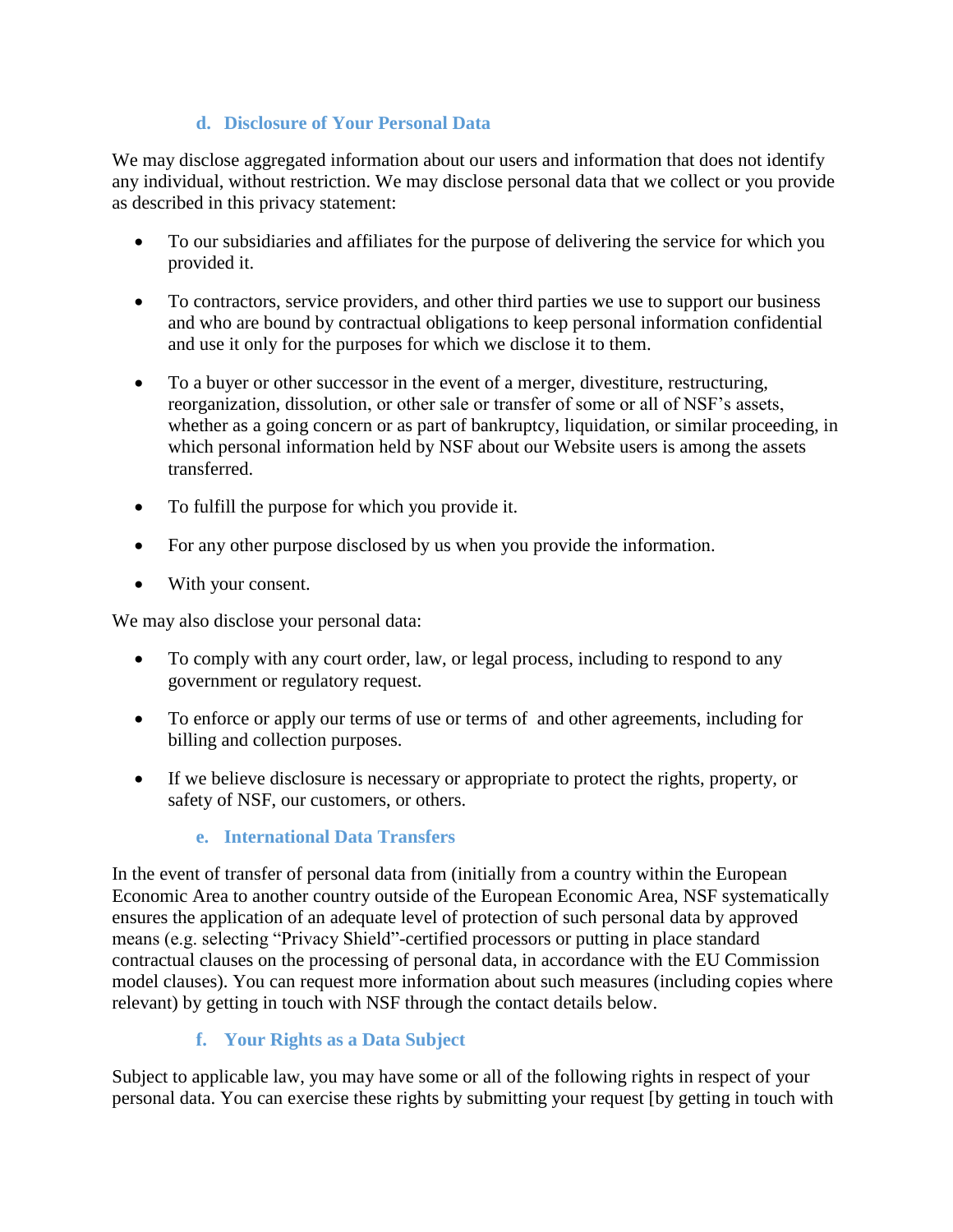NSF at [data.protection@nsf.org.](mailto:data.protection@nsf.org) Please include your personal details as well as some means of verifying your identity (e.g. copy of identity card.).

Please note that NSF may reject requests that are excessive or a misuse of the relevant right.

- **Access right**. You may have the right to obtain confirmation of whether NSF processes personal data in relation to you and, if so, gain access to a copy thereof. For certain kinds of data, you may also have a right to data portability.
- **Data accuracy**: right of rectification and right to erasure. You may have the possibility rectify or obtain the erasure of your personal data, provided that the applicable legal requirements are met. The right to erasure is subject to various exceptions, notably as regards personal data whose processing is necessary to support litigation or for compliance with statutory retention requirements.

Please note that it may not always be possible for us to delete your personal data on the relevant Website without deleting your user account.

• Limits to processing: right to restriction, right to object & consent withdrawal. In addition, you may have the right to object to the processing of personal data based on NSF's legitimate interests (see above) and to otherwise obtain the restriction of certain forms of processing in specific circumstances. In particular, in relation to the processing of personal data for direct marketing purposes, you may have the right to object at any time thereto. Where any processing is based on consent, you may have the right to withdrawal such consent at any time (without this affecting the processing prior to the consent withdrawal).

You can exercise this right sending us an email stating your request to **data.protection@nsf.org**. If we have sent you a promotional email, you may click on the unsubscribe box at the bottom of the email which will omit you from future email distributions. [This opt-out does not apply to the processing of personal data in the context of a service purchase, warranty registration, service experience or other transactions.]

In relation to cookies and tracking technologies, you can set your browser to refuse all or some browser cookies, or to alert you when cookies are being sent. To learn how you can manage your cookie settings, visit your browser settings. If you disable or refuse all cookies, including functional cookies, please note that some parts of this site may then be inaccessible or not function properly.

• **Right to lodge a complaint with the supervisory authorities**: You may have the right to lodge a complaint with the supervisory authority, in particular the data protection authority that is competent for your place of residence. .

# **g. Your California Privacy Rights**

California Civil Code Section § 1798.83 permits users of our Websites that are California residents to request certain information regarding our disclosure of personal information to third parties for their direct marketing purposes. To make such a request, please send an email to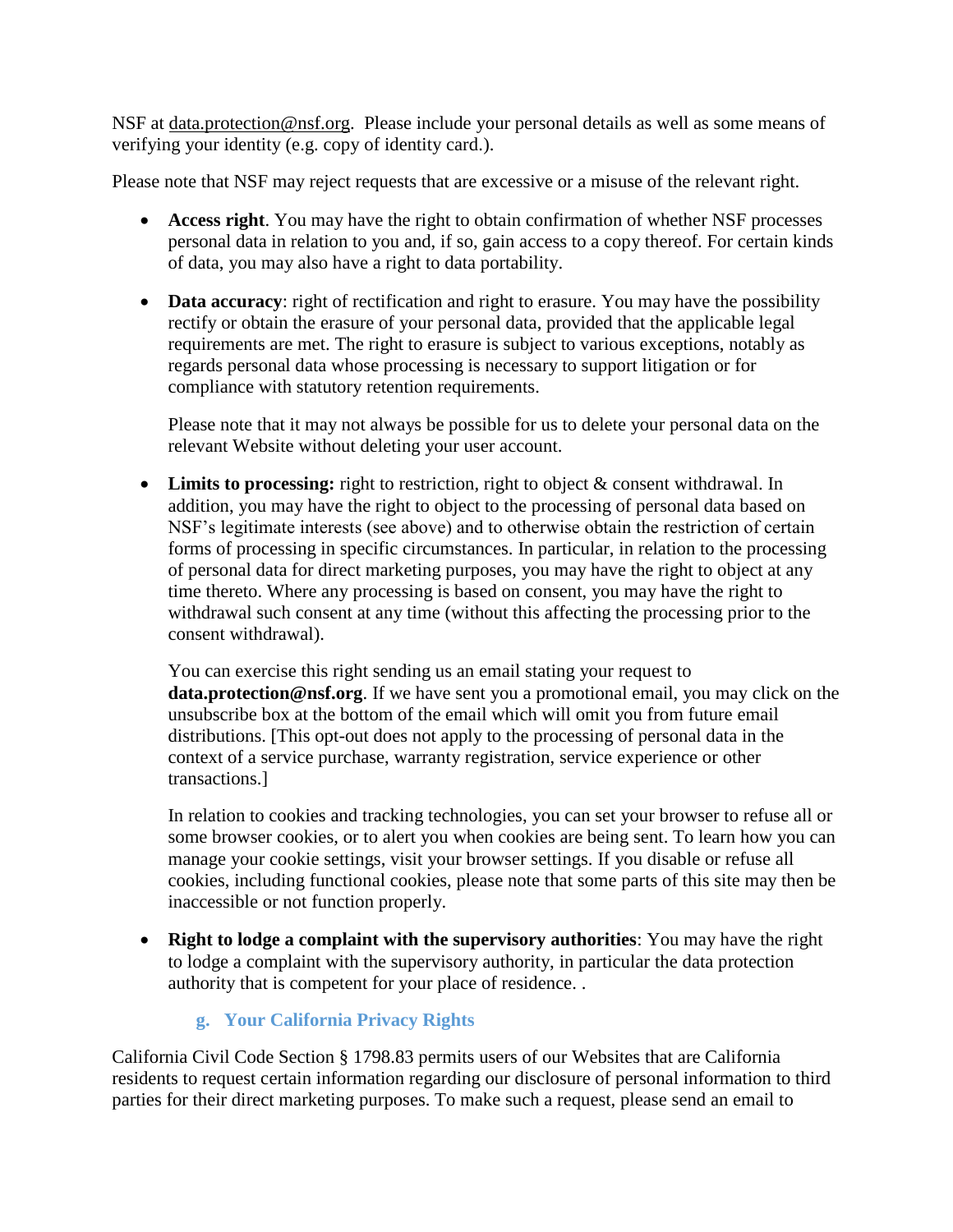[data.protection@nsf.org,](mailto:data.protection@nsf.org) or write us at Data Protection Team, NSF International,789 North Dixboro Road, Ann Arbor, MI 48105.

### **h. Data Security**

We have implemented measures designed to secure your personal data from accidental loss and from unauthorized access, use, alteration, and disclosure.

The safety and security of your data also depends on you. Where we have given you (or where you have chosen) a password for access to certain parts of our Websites, you are responsible for keeping this password confidential. We ask you not to share your password with anyone.

Unfortunately, the transmission of information via the internet is not completely secure. Although we do our best to protect your personal data, we cannot guarantee the security of your personal data transmitted to our Websites. Any transmission of personal data is at your own risk. We are not responsible for circumvention of any privacy settings or security measures contained on the Websites.

<span id="page-4-0"></span>**2. Cookies**

# **a. General principles regarding the use of cookies and other files/tags**

Our Websites use cookies, pixel tags and other forms of identification and local storage (together referred to as "tags/files" hereunder) to distinguish you from other users of our Websites. This helps us provide you with a good experience when you browse our Websites and also allows us to improve our Websites and our services.

In many cases, these tags/files lead to the use of your device's processing or storage capabilities. Some of these tags/files are set by NSF itself, others by third parties; some only last as long as your browser session, while others can stay active on your device for a longer period of time.

In particular, the technologies we use for automatic data collection may include:

- **Cookies (or browser cookies).** A cookie is a small file placed on the hard drive of your computer. You may refuse to accept browser cookies by activating the appropriate setting on your browser. However, if you select this setting you may be unable to access certain parts of our Websites. Unless you have adjusted your browser setting so that it will refuse cookies, our system will issue cookies when you direct your browser to our Websites.
- **Flash Cookies.** Certain features of our Websites may use local stored objects (or Flash cookies) to collect and store information about your preferences and navigation to, from, and on our Websites. Flash cookies are not managed by the same browser settings as are used for browser cookies.
- **Web Beacons.** Pages of our Websites and our e-mails may contain small electronic files known as web beacons (also referred to as clear gifs, pixel tags, and single-pixel gifs) that permit NSF, for example, to count users who have visited those pages or opened an email and for other related website statistics (for example, recording the popularity of certain website content and verifying system and server integrity).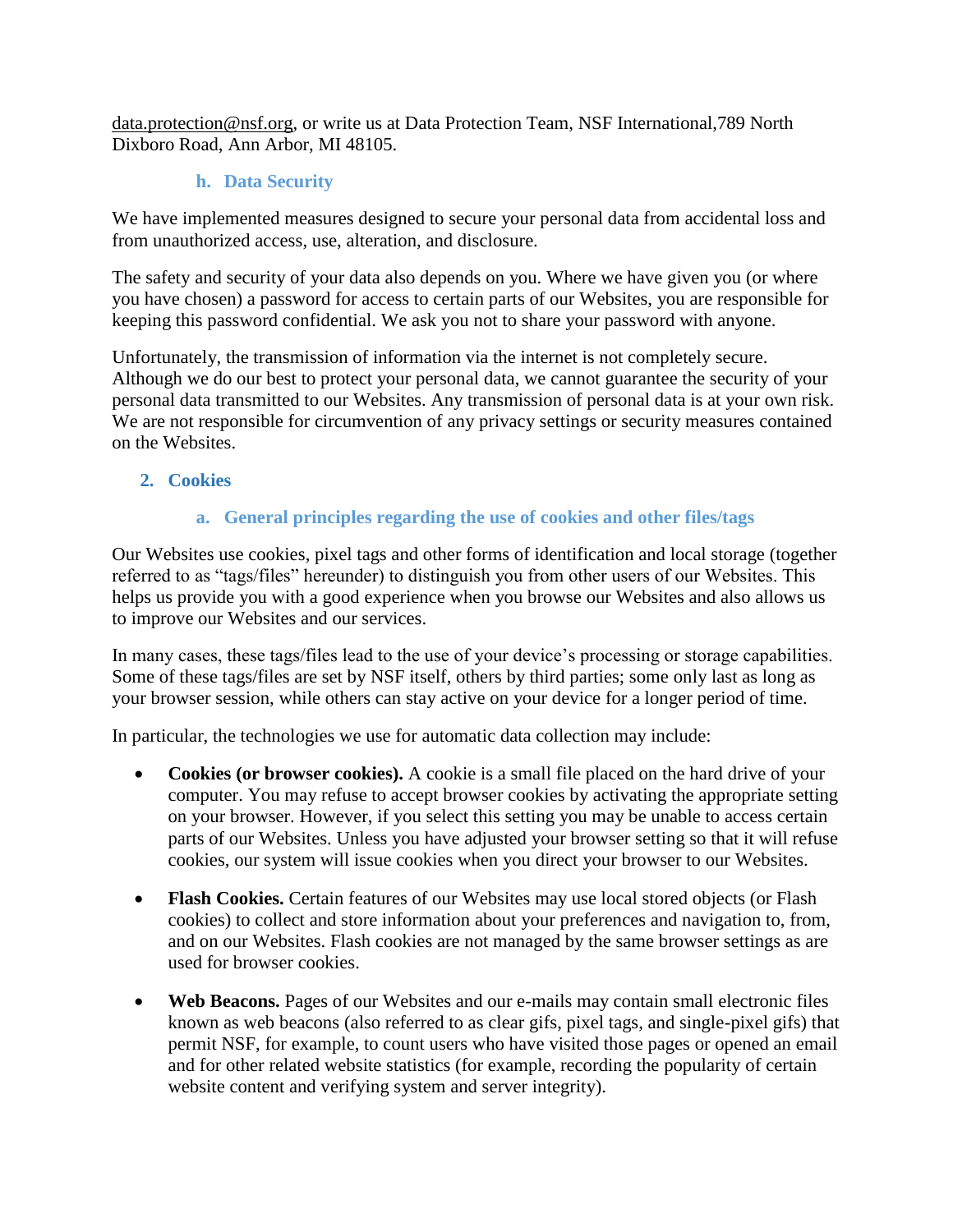For information about managing your privacy and security settings for cookies, see [Your Rights](#page-2-0)  [as a Data Subject.](#page-2-0)

These tags/files can fall into several categories: (i) those that are necessary for functionality or services that you request or for the transmission of communications (functionality tags/files); (ii) those that we use to carry out performance and audience metrics regarding our website (analytics tags/files) and (iii) the rest (tracking across a network of other websites, advertising, etc.) (other tags/files).

Depending on applicable law, different rules may apply. Within the European Union, for instance, functionality and analytical tags/files do not require your consent. For analytical and other tags/files, however, we request your consent before placing them on your device. You can give your consent by allowing cookies in your browser settings, by continuing to use our website, or by clicking on the appropriate button on the banner displayed to you.

You can find more information about cookies and similar tags/files at the following addresses:

- http://www.allaboutcookies.org/
- http://www.youronlinechoices.eu/ (a guide to behavioral advertising and online privacy, produced by the internet advertising industry)

### **b. Specific information relating to this website**

We use the following cookies on this website specifically:

- NSF Essential (Functional) Cookies: Enables you to navigate the site and use it's services and features. We also use preference cookies to collect information about your choices and preferences (for example, language and location settings).
- Tracking Cookies, such as Pardot, etc.: Allow us to assess how you and other web users use this website, and this information is essential in helping us to continuously improve our website's functionality. They can be preserved from 30 minutes to 2 years. Also enable us to follow up on your request for information about specific services and help us remember preferences (like form field values) when you return to our site. (Pardot cookies don't store personally identifying information, only a unique identifier.)

Changes we make to our privacy statement will be made public on this page with a notice, on the relevant Website home page, stating that the privacy statement has been updated. If we make material changes to how we treat our users' personal data, we will notify through a notice to your primary email address or on the relevant Website home page. The date the privacy statement was last revised is identified at the bottom of the page. You are responsible for periodically visiting our Websites and this privacy statement to check for any changes.

#### **3. Contact Information**

To ask questions or comment about this privacy statement and our privacy practices, contact us at: Data Protection Team, NSF International, 789 N. Dixboro Road, Ann Arbor MI 48105 or via email at [data.protection@nsf.org](mailto:data.protection@nsf.org) or by calling us at: 800-NSF-MARK (800-673-6275 (toll-free in USA) or (+1) 734-769-8010.